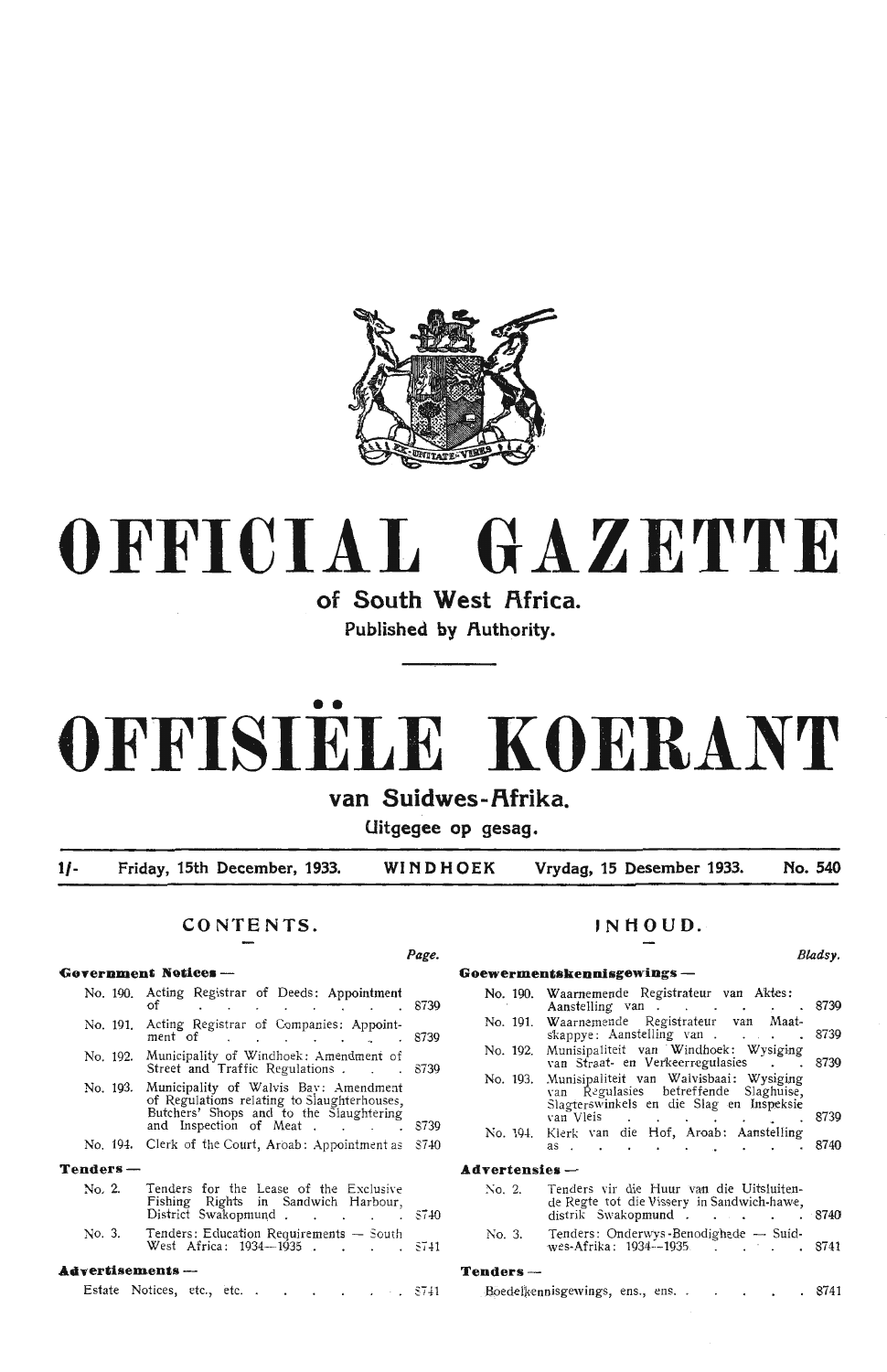## **Government Notices.**

The following Government Notices are published for general information.

> H. P. SMIT, Secretary for South West Africa.

Administrator's Office, Windhoek.

No. 190.] [2nd December, 1933. No. 190.] [2 Desember 1933.

ACTING REGISTRAR OF DEEDS --- APPOINTMENT OF.

It is hereby notified for general information that GERT HENDRIK OLIVIER has been appointed to act as Registrar of Deeds for South West Africa in terms of Section *thirteen*, sub-section (1) of Proclamation No. 21 of 1919, during the absence of Mr. P. S. Lambrechts on leave, with effect from the 8th' December, 1933, to the 3rd February, 1934.

No. 191.] [2nd December, 1933.

#### ACTING REGISTRAR OF COMPANIES: APPOINTMENT OF.

It is her-eby notified for general information that GERT HENDRIK OLIVIER has been appointed to act as Registrar of Companies for South West Africa in terms of Section *three*, sub-section (2) of the Companies Ordinance, 1928 (No. 19 of 1928), during the absence of Mr. P. S. Lambrechts on leave, with effect from the 8th December, 1933, to on leave, with effect<br>the 3rd February, 1934.

No. 192.] [11th December, 1933. No. 192.] [11 Desember 1933.

It is hereby notified that the Administrator has been pleased, in terms of section  $tw\text{-}empty$  of the Municipal Proclamation, 1920 (Proclamation No. 22 of 1920), as amended by section *eighty-two* of the Municipal Amendment Procla-<br>**mation, 1922** (Proclamation No. 1 of 1922), to approve of the amendment of the undermeniioned regulations as made by the Windhoek Municipal Council under the provisions of section *eighteen* of the Municipal Proclamation, 1920.

#### MUNfCIPALITY OF WINDfiOEK.

#### AMENDMENT OF STREET AND TRAFFIC REGULATIONS.

128. Regulation No. 54 as published in Government Notice No. 9 of the 2nd January, 1930, is amended by the addition of the following words at the end thereof:-

"Notwithstanding anything to the contrary contained in these regulations, that section of Francois Street situate betw'een Kaiser and Stuebe! Streets shall be and is hereby closed for all vehicular traffic."

No. 193.] [ 11th December, 1933.

#### MUNICIPAL REGULATIONS.

It is hereby notified for general information that the Administrator has been pleased in terms of sub-section *(2)* of section *eighty-two* of Proclamation No. 1 of 1922, to ap-<br>prove of the amendment of the regulations framed by the .Walvis Bay Municipal Council under the provisions of section *eighteen* of the Municipal Proclamation, 1920, as amended by the Municipal Amendment Proclamation, 1922:-

**Goewermentskennisgewings.** 

Die volgende Goewermentskennisgewings word vir algemene informasie gepubliseer.

H. P. SMIT,

*Sekr etaris vir Suidwes-Afrika.*  Kantoor van die Administrateur,

Windhoek.

WAARNEMENDE REGISTRATEUR VAN AKTES: AANSTELLING VAN.

Hierby word vir algemene informasie bekend gemaak<br>dat GERT HENDRIK OLIVIER aangestel is, om te ageer<br>as Registrateur van Aktes vir Suidwes-Afrika, ooreenkomstig dat GERT HENDRIK OLIVIER aangestel is, om te ageer<br>as Registrateur van Aktes vir Suidwes-Afrika, ooreenkomstig,<br>artikel *dertien*, subartikel (1) van Proklamasie No. 21 van 1919, gedurende die afwesigheid van Mnr. P. S. Lambrechts op verlof, met ingang vanaf 8 Desember 1933, tot 3 Februarie 1934.

#### No. 191.) [2 Desember 1933.

#### WAARNEMENDE REGISTRATEUR VAN MAATSKAPPYE : AANSTEI.LING VAN.

Hierby word vir algemene informasie bekend gemaak dat GERT HENDRIK OLIVIER aangestel is, om te ageer as Registrateur van Maats'kappye vir Suidwes-Afrika, oor-<br>eenkomstig artikel *drie,* sub-artikel (2) van die Maatskappy-, Ordonnansie 1928 (No. 19 van 1928), gedurende die afwesig-<br>heid van Mnr. P. S. Lambrechts op verlof, met ingang vanaf 8 Desember 1933 tot 3 Februarie 1934.

Hierby word bekend gemaak dat dit die Administrateur behaag het, om die wysiging van die onderstaande regulasies deur die Windhoekse Stadsraad kragtens artikel *agtien* van<br>"De Municipale Proklamatie, 1920", gemaak, op grond van<br>artikel *twintig* van "De Municipale Proklamatie 1920" (Pro-<br>klamasie No. 22 van 1920), soos gewysig by ar (Pro'klamasie No. 1 van 1922) goed te keur.

#### MUNISIPALITEIT VAN WINDHOEK.

#### WYSIOING VAN STRAAT- EN VERKEERREGULASIES.

128. Regulasie No. 54, soos gepubliseer in Goewer- mentskennisgewing No. 9 van 2 Januarie 1930, word gewysig deur die toevoeging van die volgende woorde aan die end daarvan:

"Ondanks enige andersluidende bepaling van hierdie regulasies word daardie deel van Francois Straat, ge-<br>leë tussen Kaiser- en Stuebelstrate, hierby permanent gesluit vir alle rytuigverkeer.'

#### No. 193.) [ 11 Desember 1933.

#### MUNJSIPALE REGULASIES.

Hierby word vir algemene informasie bekendgemaak dat dit die Administrateur behaag het om, ooreenkomstig sub-<br>artikel (2) van artikel *twee-en-taggentig* van Proklamasie No. 1 van 1922, die wysiging van die regulasies opgestel deur die Walvisbaaise Munisipale Raad ingevolge die bepalings van<br>artikel *agtien* van "De Municipale Proklamatie 1920", soos<br>gewysig deur "De Municipale Wijziging Proklamatie 1922" goed te keur :-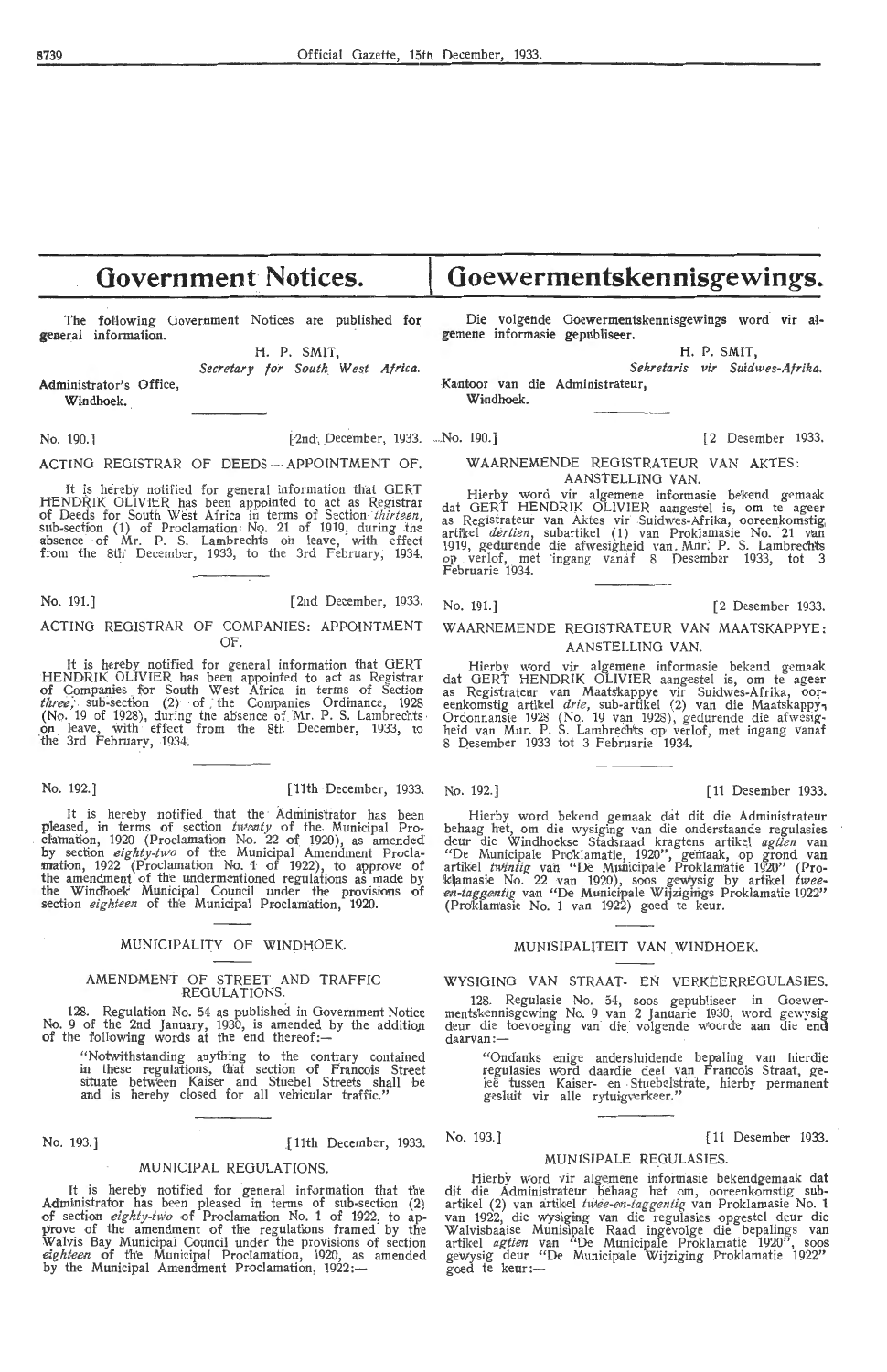#### MUNICIPALITY OF WALVIS BAY,

Regulations relating to slaughterhouses, Butchers' Shops and to the slaughtering and inspection of meat Within the Municipal Area of Walvis Bay.

31. Regulation 27 published under Government Notice No. 76 of the 2nd May, 1933, is hereby repealed, and the following regulation substituted therefor:—

"27. No meat of any animal slaughtered outside the Municipal Area shall if intended for purposes of sale therein for human consumption be by any person taken to, or be by any person caused to be<br>taken to, or deposited in any place within the Municipality, other than a slaughterhouse, which has been approved by the Council as suitable for the purposes of this section, and furthermore such carcase or meat shall not be released for h'ttman oonsumption until such carcase or meat has been examined by an authorised official of the Council and stamped and passed by such official as being sound, free from disease and wholesome. Th'is regulations shall not apply to poultry, game, cured ham or cured bacon.

No. 19-1.] [ 12th December, 1933. No. 19-1.] [ 12 Desember 1933.

The following appointment as Clerk of the Court has been approved:-

AROAB: THEUNIS BOTHA VAN DIOGELEN with effect from the 15th· December, 1933, vice Sergeant W. F. Meyer on leave.

#### MUNISIPALITEIT VAN WALVISBAAI.

Regulasies betreffende slaghuise, slagterswinkels en die slag en inspeksie van vleis binne die Munisipale Oebied van Walvisbaai.

31. Regulasie 27, gepubliseer onder Goewermentskennis-<br>gewing No. 76 van 2 Mei 1933 word hierby herroep en deur die volgende regulasie vervang:-

"27. Niemand mag vleis van enige dier geslag buite die Munisipale Gebied, indien dit bedoel is vir ver-<br>koping as menslike voedsel binne die Gebied na enige ander plek' binne die Munisipaliteit dan 'n slaghuis wat deur die Raad as geskik vir die doel van hierdie<br>artikel goedgekeur is, bring of laat bring of dit daar laat<br>neersit nie en voorts mag sodanige karkas of vleis nie<br>vir menslike gebruik toegelaat word nie alvorens so-<br>d pluimvee, wild, ham of spek nie."

Die volgende aanstelling as Klerk van die Hof is goed. gekeur :-

AROAB: THEUNIS BOTHA VAN DIGOELEN ingaande vanaf 15 Desember 1933 in die plek van Sersjant W. F. Meyer, wat op verlof. is.

## **TENDERS.**

#### (No. 2 of 1933.)

Tenders are invited and will be received at the office of the Senior Officer, Lands Branch, Windhoek, for the lease, under the provisions of the Crown Lands Disposal Proclamation, 1920, of the exclusive fishing rights in Sandwich! Harbour, district Swakopmund, subject to the conditions mentioned hereunder:

The lease will be for a period of five years at an upset rental of £ 100 for the first year and thereafter rising by £25 for each remaining year of the lease period.

The lessee will not be entitled to sublet the lease or any portion of his interest therein without the written consent of the Administrator.

The lease will carry the right to erect such structures as are required in connection with carrying on the .business of fish curing and the manufacture of fertilizers from fish, along the foreshore of Sandwich Harbour to a depth of not exceeding 600 yards from the high Water mark, together with such grazing and water rights as may be required for animals used in carrying on the above business.

The industry will have to be conducted in a cleanly and sanitary manner.

Any existing rights of the public to land on the fore shore shall not be disturbed and the land shall moreover be subject to a free and uninterrupted right of way in favour of the public.

The lease will be subject to any laws or regulations, relative *to* fishing industry, which are now or may hereafter be promulgated.

Should the Administration at any time during the cur- rency of the lease consider it necessary to station a Police, Constable or Customs Official at Sandwich Harbour, the lessee shall provide such officer with suitable accommodation free of charge and shall moreover reimburse the Administration for the whole cost, or such portion thereof as the Administrator may determine, of establishing and maintaining the aforesaid officer at Sandwich Harbour.

No compensation will be payable on termination of the lease by effluxion of time or otherwise for any improvements which may have been effected

The Administration's officer shall at all times have the right to enter upon the land or any factories, buildings or structures erected thereon.

#### {No. 2 van 1933.)

Tenders word gevra en sal ingewag word deur die Hoofamptenaar, Afdeling van Lande, Windhoek, vir die huur<br>ooreen'komstig die bepalings van "De Kroongronden Ver-<br>vreemdings Proklamatie, 1920'', van die uitsluitende regte tot die vissery in Sandwich-hawe, distrik Swakopmund, onderhewig aan die hieronder genoemde voorwaardes:

Die huurkontrak sal vir 'n tydperk van vyf jaar wees · teen 'n inset-rente van £ 100 vir die eerste jaar en daarna met 'n verhoging van £25 Vir elke oorblywende jaar van die tydper'k van die huurkontrak.

Die huurder sal nie geregtig wees om sy huurkontrak of 'n dee! van sy belange daarin te onderverhuur nie sonder die skriftelike toestemming van die Administrateur.

By die huurkontrak sal ingesluit wees die reg om langs die vloedgebied van Sandwich-hawe tot 'n diepte van 600 jaarts vanaf die hoogwatermerk sodanige strukture en geboue op te rig wat nodig is in verband met die insout van vis en die fabrikasie van misstowwe Van vris asook sodanige wei- en waterregte wat benodig mag word vir diere in gebruik in verband met die drywe van bogenoemde besigheid.

Die industrie moet op 'n skone en gesonde manier gedryf word.

Enige bestaande regte van die publiek tot landing op die vloedgebied mag nie gesteur word nie en die land sal bowendien onderhewig wees aan vrye en onbelemmerde betreding ten gunste van die publiek.

Die huurkontrak sal onderhewig wees aan enige wette of regulasies wat betrekking het op die vissery-industrie en wat tans of later uitgevaardig mag word.

lndien die Administrasie dit te eniger tyd gedurende die loop van die huurkontrak nodig mag ag om 'n **Polisia-**Konstabel of Doeanebeampte by Sandwich-hawe te stasioneer, is die huurder verplig om aan sodanige beampte behoorlike akkommodasie sonder vergoeding te verskaf asook om aan die Administrasie alle koste of sodanige gedeelte daarvan wat deur die Administrateur vasgestel mag word en wat verbonde is met die stasionering en die onderhoud van voormelde beampte by Sandwich-hawe te betaal.

Geen vergoeding sal betaalbaar wees nie by beëindiging van die huurkontrak, hetsy deur tydsverloop of andersins. vir enige verbeterings wat teweeggebring mag wees.

Die beampte van die Administrasie sal die reg hê om te eniger tyd die land of enige fabriek, geboue of struktur.<br>te betree wat daarop opgerig mag wees.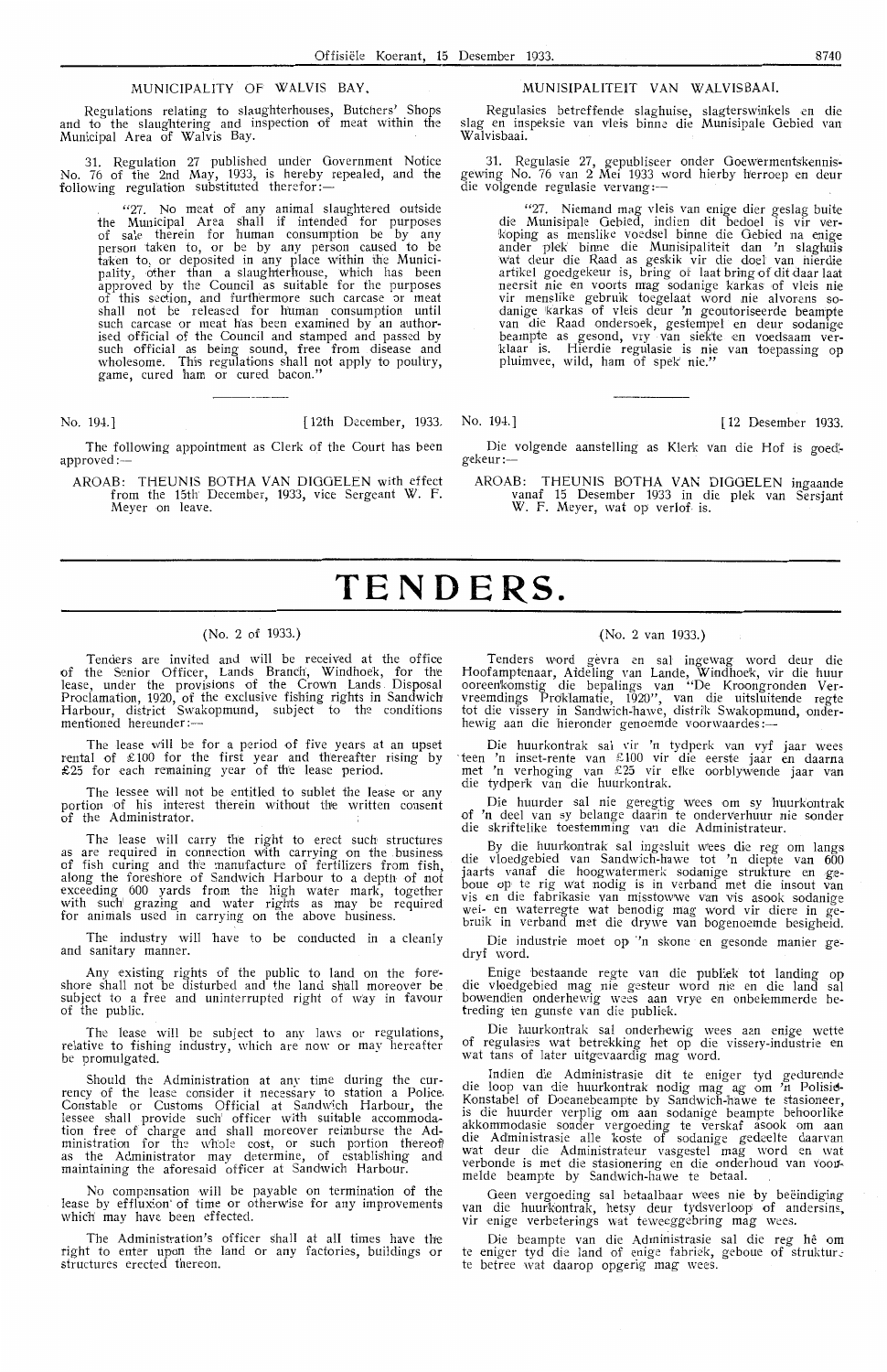The lease will further contain such conditions as are usually inserted in fishing sites leases in the Union. Draft copjes of the lease may be h'ad on application to the Senior Officer, Lands Branch, Windh1oek.

failure to comply with any of the conditions of lease **will** render the lease liable to immediate cancellation.

Tenders should be subscribed "Tenders for Fishing Rights at Sandwich Harbour" and will be received for a period of eight \V'eeks from th'e date of publication of this notice.

Persons submitting tenders should give full particulars of the capital which they are prepared to invest and furnish suitable bank guarantees.

N. J. WAGNER, Senior Officer: Lands Branch.

Windhoek,

15th December, 1933.

#### (No. 3 of 1933.)

#### TENDERS: EDUCATION REQUIREMENTS: SOUTH WEST AFRICA. 1934--1935.

Tenders are invited for the supply of School and Hostel requirements for South West Africa for the period ending 31st March, 1935.

Conditions of tender and specifications may be obtained from the Director of Education, Government Buildings, Windhoek.

| Tender No. | Schedule.                        | Closing date.        |
|------------|----------------------------------|----------------------|
| No. 1.     | Provisions.                      | 10th February, 1934. |
| No. 7.     | Hostel Hardware.                 | 10th February, 1934. |
| No. 9.     | School equipment.                | 5th February, 1934.  |
| No. 10.    | School furniture.                | 5th February, 1934.  |
| No. 11.    | School needlework material.      | 5th February, 1934.  |
| No.12.     | Dried fruits, jam, vinegar, etc. | 12th March', 1934.   |

Die huurkontrak sal verder sodanige voorwaardes bevat wat gewoonli'k inbegrepe is in huurkontrakte vir vissery• terreine in die Unie. Konsepafskrifte van die huurkontrak' kan op aanvraag van die Hoofbeampte, Afdeling van Lande, Windhoek, verkry Word.

Nalating •om aan enige van die voorwaardes van die huur'foontrak te voldoen, stel die huurkontrak bloat aan on- middellike kansellering.

Tenders met die opskrif "Tenders vir die Vissery-regte in Sandwich-hawe" sal ingewag word vir 'n tydperk van agt weke vanaf die datum van publikasie van hierdie kennis-<br>gewing.

Persone wat tenders indien, behoort volle besonderhede te gee omtrent die kapitaal w'at hulle bereid is om te belê<br>en bevredigende bank-waarborge voor te lê.

**N. J. WAGNER,** 

Windhoek, Hoofbeampte, Afdeling van Lande. 15 Desember 1933.

#### (No. 3 van 1933.)

#### TENDERS: ONDERWYS-BENODIGHEDE, SUIDWES-AFRIKA, 1934-1935.

Tenders word gevra vir die lewering van Skool- en Hostelbenodighede in Suidw'es-Afrika gedurende die tydperk eindigende 31 Maart 1935.

Voorw'aardes van Tenders en spesifikasies kan van die Direkteur van Onderwys, Goewermentsgebou, Windhoek, ver-kry word. *Skedule.* 

| Teader No. | Skedule.                       | Datum van sluiting. |
|------------|--------------------------------|---------------------|
| No. 1.     | Lewensmiddels.                 | 10 Februarie 1934.  |
| No. 7.     | Ysterware vir Hostels.         | 10 Februarie 1934.  |
| No. 9.     | Uitrusting vir Skole.          | 5 Februarie 1934,   |
| No. 10.    | Meubels vir Skole.             | 5 Februarie 1934.   |
| No. 11.    | Naaldwerk materiaal vir skole. | 5 Februarie 1934.   |
| No. 12.    | Droë vrugte, jam, asyn, ens.   | 12 Maart 1934.      |

## **Advertisements.**

#### ADVERTISING IN THE *OFFICIAL GAZETTE* OF SOUTH WEST AFRICA.

. 1.. The *Official Gazette* will be published on the 1st and 15th day of each month; in the event of either of those days falling on a Sunday or Public Holiday, the *Gazette* will **be** published on the next succeeding working day.

Advertisements for insertion in the *Gazette* must be delivered at the office of the Secretary for South West **Africa**  (Room 46, Government Buildings, Windhoek) in the languages in which they are to be published, not later than 4.30 p.m. **on** the *ninth* day before the date of publication of the Gazette in which they are to be inserted.

3. Advertisements will be inserted in the *Gazette* after the official matter. or in a supplement to the *Gazette* **at**  the discretion of the Secretary.

4. Advertisements will be published in the *Official Gazette* in the English, Dutch or German languages; the necessary translations must be furnished by the advertiser **or** his agent. It should be borne in mind however, that the German version of the *Gazette* is a translation only and not the authorised issue.

5. Only legal advertisements are accepted for publication in the *Official Gazette,* and are subject to the approval of the Secretary for South West Africa, who can refuse to accept or decline further publication of any advertisement.

6. Advertisements should as far as possible be typewritten. Manuscript of advertisements should be written on one side of the paper only, and all proper names plainly inscribed; in the event of any name being incorrectly printed as a result of indistinct writing, the advertisement can only be republished on payment of the cost of another insertion.

## **Advertensies.**

#### ADYERTEER IN DIE *OFFISIELE KOERANT* VAN SUIDWES-AFRIKA.

1. Die *Offisiële Koerant* sal op die 1ste en 15de van elke maand verskyn; ingeval een van hierdie dae op 'n Sondag of Publieke Feesdag val, dan verskyn die *Offisieit [(oerant* op die eersvolgende werkdag.

2. Advertensies wat in die *Offisiele Koerant* geplaas moet word, moet in die taal waarin hulle sal verskyn ingehandig word aan die kantoor van die Sekretaris vir Suidwes-Afrika (Kamer 46, Regerings-Oeboue, Windhoek), nie later as 4.30 n.m. op die neende dag voor die datum van ver• skyning van die *Offisiele K.oerant* waarin die advertensies moet geplaas word nie.

3. Advertensies word in die *Offisiele Koerant* geplaas agter die offisiële gedeelte, of in 'n ekstra blad van die *[(oerant,* soos die Sekretaris mag goedvind.

4. Advertensies word in die *Offisiële Koerant* gepubli-<br>seer in die Engelse, Afrikaanse en Duitse tale; die nodige vertalinge moet deur die adverteerder of sy agent gelewer word. Dit moet onihou word dat die Duitse teks van die Offisiële Koerant slegs 'n vertaling is, en nie die geoutoriseerde uitgawe is nie.

5. Slegs wetsadvertensies word aangeneem vir publikasie in die *Otfisiele Koerant,* en hulle is onderworpe aan die goedkeuring van die Sekretaris vir Suidwes-Afrika, **wat**  die aannerning of verdere publikasie van 'n advertensie **mag**  weier.

6. Advertensies moet sover as moontlik op die masjien geskryf wees. Die manuskrip van advertensies moet slegs op een kant van die papier geskryf word, en alle name moet duidelik wees; ingeval 'n naam ingevolge onduidelike handskrif foutief gedruk word, dan kan die advertensies slegs dan weer gedruk word as die koste van 'n nuwe opneming betaal word.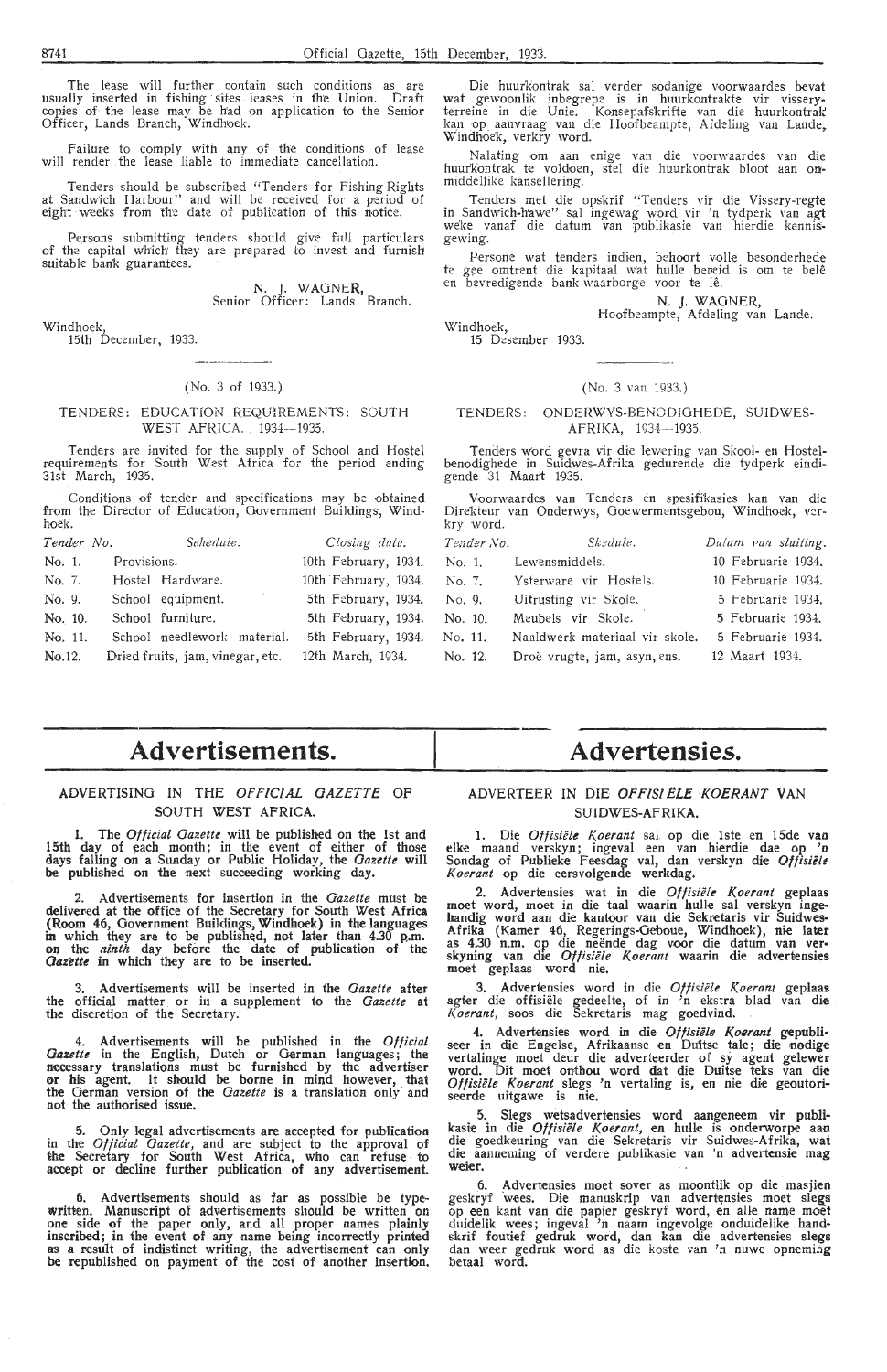7. The Subscription for the *Official Gazette* is 20/- **per**  annum, post free in this Territory and the Union of South Africa obtainable from Messrs. John Meinert Ltd., Box 56, Windhoek. Postage must be prepaid by ,Overseas subscribers. Single copies of the *Gazette* may be obtained either from Messrs. John Meinert Ltd., Box 56, Windhoek, or from the Secretary for South West Africa at the price of **1/-** per copy.

8. The charge for the insertion of advertisements other than the notices mentioned in the succeeding paragraph is .at the rate of 7 /6 per inch single column and 15/- per inch -double column, repeats half price. (Fractions of an inch to be reckoned an inch.)

9. Notices to Creditors and Debtors in the estates of deceased persons and notices of executors concerning liquidation accounts lying for inspection, are published in schedule form at 12/- per· estate.

16. No advertisement will be inserted unless the charge<br>is prepaid. Cheques, drafts, postal orders or money orders must be made payable to the Secretary for South West **Africa.** 

7. Die jaarlikse intekengeld vir die *Offisiële Koerant* is 20/-, posvry in hierdie Gebied en die Unie van Suid-Afrika, verkrygbaar van die here John Meinert, Bpk., Posbus 56, Windhoek. Posgeld moet vooruit betaal word deur oorseese intekenaars. Enkele eksemplare van die *Offisiële Koerant* is verkrygbaar of van die here John Meinert, Bpk., Posbus 56, Windhoek, of van die Sekretaris vir Suidwes-Afrika teen die prys van 1/- per eksemplaar.

8. Die koste vir die opname van advertensies, behalwe die kennisgewings, wat in die· volgende paragraaf genoem is, is teen die tarief van 7/6 per duim enkel kolom, en 15/ per duim dubbel kolom, herhalings teen half prys. (Gedeeltes van 'n duim moet as 'n volle duim bereken word).

9. Kennisgewings aan krediteure en debiteure in die boedels van oorlede persone, en kennisgewings van eksekuteurs betreffende likwidasie-rekenings, wat vir inspeksie lê, word in skedule-vorm gepubliseer teen 12/- per boedel.

10. Geen advertensie sal geplaas word nie, tensy die koste vooruit betaal is. Tjeks, wissels, pos- of geldorders moet betaalbaar gemaak word aan die Sekretaris vir Suidwes-<br>Afrika.

NOTICES OF TRUSTEES AND ASSIGNEES. Pursuant to Section *ninety-nine*, Sub-section  $\{2\}$ , of the Insolvency Act, 1916, as applied to South West Africa.

The liquidation accounts and plans of distribution or/and contribution in the Assigned or Sequestrated **Estates**  mentioned in the subjeined Schedule having been confirmed on the dates therein mentioned, notice is hereby given that<br>a dividend is in course of payment or/and a contribution in course of collection in the said Estates as 11 set forth, and that every creditor liable to contribute is required to pay the trustee or assignee the amount for which he is liable at the address mentioned in the Schedule.

KENNISGEWING VAN KURATORS EN BOEDELBERED DERAARS. Ingevolge artiekel neën-en-neëntig, onderartiekel (2) van die Insolvensiewet 1916, soos op Suidwes-Afrika toegepas.

Aangesien die likwidasierekenings en state van distribusie of/en k**ontribusie in die afgestane of gesekwestreerde** boedels vermeld in die onderstaande Bylae op die daarin genoemde datums bekragtig is, word hiermee kennis gegee dat 'n diwident uitgekeer of/en 'n kontribusie in verm elde boedels ingevorder sal word, soos uiteengesit in die Bylae, en dat elke kontribusiepligtige skuldeiser die deur hom verskuldigde bedrag aan die kurator of boedelberedde-<br>raar by die adres in die Bylae genoem, moet betaal. *Form No:* 7. / *rormulier No.* 7. SCHEDULE - BYLAE.

| No. of<br>Estate<br>No. van<br><b>Boedel</b> | Name and Description<br>of Estate<br>Naam en Beskrywing<br>van Boedel                                            | Date when $\mathsf I$<br>Account<br>Confirmed<br>Datum<br>waarop Re-I | Whether a Dividend is<br>being paid or Contri-<br>bution being collected,<br>or both<br>Of 'n diwident uitgekeer<br>kening be-1 word of 'n kontribusie<br>kragtig is ingevorder word of beide | Name of Trustee or<br>Assignee<br>Naam van Kurator of<br>Boedelberedderaar | Full Address of Trustee<br>or Assignee<br>Volledige Adres van<br>Kurator of<br>Boedelberedderaar |
|----------------------------------------------|------------------------------------------------------------------------------------------------------------------|-----------------------------------------------------------------------|-----------------------------------------------------------------------------------------------------------------------------------------------------------------------------------------------|----------------------------------------------------------------------------|--------------------------------------------------------------------------------------------------|
| 359                                          | Insolvent Estate<br>Karl August Uhle                                                                             | 27/11/33                                                              | Contribution being<br>collected                                                                                                                                                               | J. H. Rathbone                                                             | Box 43, Grootfontein                                                                             |
| 367                                          | Insolvent Estate of Solomon<br>Phillips, trading as<br>Phillips & Company,<br>general dealers of<br>Keetmanshoop | 21/11/33                                                              | Dividend being paid<br>under 2nd Account                                                                                                                                                      | C. Kev                                                                     | Box 38, Keetmanshoop                                                                             |
| 377                                          | Insolvent Estate<br>of Fritz Thiel                                                                               | 6.12.33                                                               | Dividend is being paid                                                                                                                                                                        | A. Neuhaus                                                                 | Box 156, Windhoek                                                                                |
| 403                                          | Insolvent Estate<br>of Nicolaus Rudolf Biela                                                                     | 27/11/33                                                              | Dividend is being paid                                                                                                                                                                        | A. Neuhaus                                                                 | Box 156, Windhoek                                                                                |

NOTICE IS HEREBY GIVEN in terms of section 13 of Proclamation Nio. 32 of 1921, that the ANNUAL GENERAL. MEETING of the LAW SOCIETY OF SOUTH WEST AFRICA, will be held at the offices of Messrs. Lorentz & Bone, Kaiser Street, Windhoek, on Thursday the 15th day of February, 1934, at 5 p.m., when the undermentioned business Will be transacted.

Nominations and Notice in terms of Bye-Laws Nos. 6 and 23 are also called for:--

- (a) Consideration of the President's Report for the past<br>year;<br>(b) Consideration and adoption of statement of account
- for the past year and balance sheet; (c) Election of Councillors;
- ( d) Consideration and transaction of any business deemed necessary by the Council;
- (e) Consideration and transaction of any special business<br>of which due notice shall have been given by any Member;
- (f) The election of Auditor and fixing of the amount of his remuneration.

ATTENTION is also drawn to the fact that under Bye-Law 6 anyone desiring to bring forward any special business be- fore the General Meeting must giv,e the Secretary 21 days notice in writing and that under Bye-Law 23 nominations for Council must be made 21 days before the Meeting in writing to the Secretary and must bear the consent of the nominee.

Copies of the President's Report, Statement of account and Balance Sheet will be forwarded to Members in due<br>course, in terms of Bye-Law 38 of Proclamation 32 of 1921.

The attention of Members is specially drawn to th'e necessary requirements in respect of proxies as set out in Bye-laws Nos. 16 and 17.

Vacancies on the Council wherefor nominations are called are in respect of the retiring Councillors E. E. BONE, J. D. LARDNER BURKE and N. C. FRASER, who are eligible for<br>re-election.

LAW SOCIETY OF SOUTH WEST AFRICA,

M. A. ISAACSON, Hon. Secretary.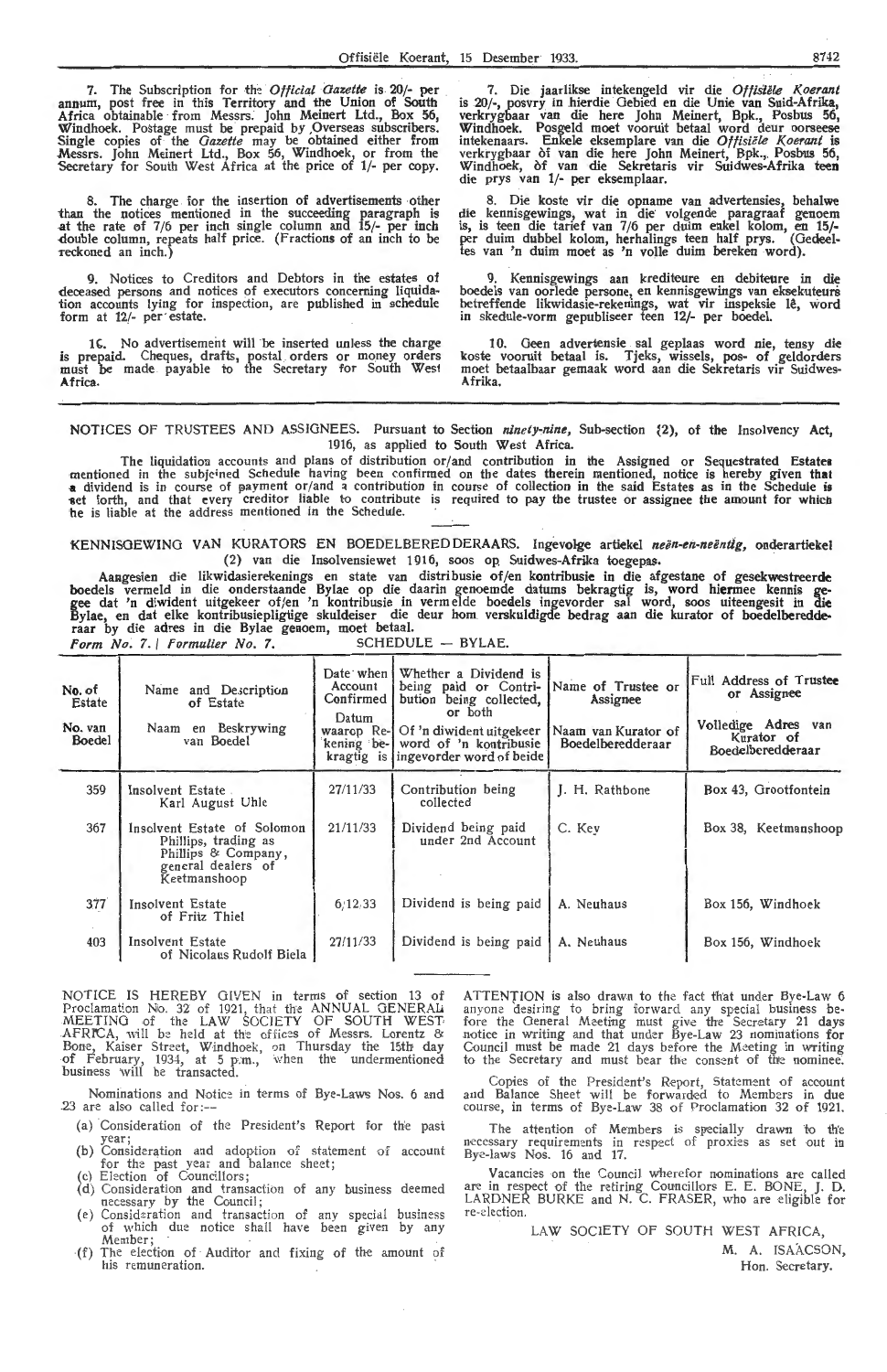NOTICES OF TRUSTEES AND ASSIGNEES. Pursuant to Section ninety-six, Sub-section (2), of the Insolvency Act, · 1916, as applied to South West Africa.

Notice is hereby given that the liquidation accounts and plans of distribution or/and contribution in the Estates<br>mentioned in the subjoined Schedule will lie open at the offices therein mentioned for a period of fourteen whichever may be later, for inspection by creditors.

KENNISGEWING VAN KURATORS EN BOEDELBERE DDERAARS. Ingevolge Artiekel ses-en-neëntig, Onderartiekcl (2) van die Insolvensiewet 1916, soos op Suidwes-Afrika toegcpas.

Kennis word hiermee gegee, dat die likwidasiere kenings en state van distribusie of/en kontribusie in die boedels, vermeld in aangehegte Bylae, vir inspeksie deur skuldeisers in die vermelde kantore, gedurende, 'n tydperk van veertien dae of soveel langer, soos daarin vermeld, vanaf die datum, in die Bylae vermeld, of vanaf di<del>e</del> datum van publikasie hiervan, watter datum die laaste mag wees, sal le.  $Form No. 6. / Formulier No. 6.$  SCHEDULE - BYLAE.

| No. of<br>Estate<br>No. van<br>Boedel. | Name and Description of Estate<br>Naam en Beskrywing van Boedel                          | Description of Account<br>Beskrywing van<br>Rekening | Offices at which Account<br>will lie open<br>Master<br>Meester | Kantore waar Rekening vir<br>inspeksie sal lê<br>Magistrate<br>Magistraat | Date from which<br>Account will lie<br>open<br>Datum vanaf wan-<br>neer Rekening vir<br>inspeksie sal le<br>From<br>Van |
|----------------------------------------|------------------------------------------------------------------------------------------|------------------------------------------------------|----------------------------------------------------------------|---------------------------------------------------------------------------|-------------------------------------------------------------------------------------------------------------------------|
| 308                                    | Insolvent Estate<br>of Paul Richard Maiwald                                              | First and Final Liquid.<br>and Distrib. Account      | Windhoek                                                       |                                                                           | 15/12/33                                                                                                                |
| 345                                    | Friedrich Julius Brandt, hotel-<br>proprietor of Usakos, Karibib                         | First and Final Liquid.<br>and Distribution          | Windhoek                                                       | Karibib                                                                   | 1/12/33                                                                                                                 |
| 368                                    | Isaac Kanichowsky, general dealer<br>of Usakos, district Karibib                         | First Liquidation and<br>Distrib. Account            | Windhoek                                                       | Karibib                                                                   | 15/12/33                                                                                                                |
| 413                                    | Assigned Estate late<br>Franz Gerhard Meyer                                              | First and Final Liquid.<br>and Distrib. Account      | Windhoek                                                       |                                                                           | 15/12/33                                                                                                                |
| 431                                    | Insolvent Estate of Roelf Frederik<br>Odendaal, a farmer of<br>Okawayo, district Karibib | First and Final Liquid.<br>and Distrib. Account      | Windhoek                                                       | Karibib                                                                   | 18/12/33                                                                                                                |
| 442                                    | Insolvent Estate Daniel Romano                                                           | First and Final Liquid.<br>and Distrib. Account      | Windhoek                                                       |                                                                           | $18/12/33$ to<br>$4/1/34$ inclusive                                                                                     |

NOTICES OF TRUSTEES AND ASSIGNEES. Pursuant to Sections forty and forty-one of the Insolvency Act, 1916, as applied to South West Africa.

Notice is hereby given that a meeting of creditors will be held in the Sequestrated or Assigned Estates mentioned in the subjoined Schedule on the dates, at the times and places, and for the purposes therein set forth. Meetings in Windhoek will be held before the Master; elsewhere they will be held before the Magistrate.

KENNISGEWINGS VAN KURATORS EN BOEDELBEREDDERAARS. Ingevolge artiekels veertig en een-en-veertig van die Insolvensiewet 1916, soos op Suidwes-Afrika toe gepas.

Hiermee word kennis gegee dat 'n byeenkoms van skuldeisers in die gesekwestreerde of afgestane Boedels, vermeld in die onderstaande Bylae op die datums, tye en plekke en vir die doeleindes daarin vermeld, gehou sal word. In Windhoek sal die byeenkomste .voor die Meester en in antler plekke voor die Magistraat gehou word.

Form No. 4. / Formulier No. 4. SCHEDULE - BYLAE.

| No. of<br>Estate  | Name and Description<br>of Estate                                                 | Whether<br>Assigned or<br>Sequestrated | Day, Date and Hour of Meeting<br>Dag, Datum en Uur van<br><b>Byeenkoms</b> |               |             | <b>Place of Meeting</b><br>Plek van | Object of Meeting                                                                          |
|-------------------|-----------------------------------------------------------------------------------|----------------------------------------|----------------------------------------------------------------------------|---------------|-------------|-------------------------------------|--------------------------------------------------------------------------------------------|
| No. van<br>Boedel | Of Boedel<br>Naam en Beskrywing<br>Gesekwestreer<br>van Boedel<br>of Afgestaan is |                                        | Day/Dag                                                                    | Date<br>Datum | Hour<br>Uur | Byeenkoms                           | Doel van Byeenkoms                                                                         |
| 264               | Max Bobzin, general<br>dealer, Windhoek                                           | Assigned                               | Saturday                                                                   | 30/12/33      | 9a.m.       | Windhoek                            | To receive the Special<br>Report of the Assignee<br>and to pass resolutions.<br>thereanent |
| 377               | Insolvent Estate<br>of Fritz Thiel                                                | Sequestrated                           | Saturday                                                                   | 6/1/34        | 9a.m.       | Windhoek                            | To prove further claims<br>and to consider the<br>Insolvent's offer of<br>composition      |
| 418               | Insolvent Estate<br>of Gottlieb Dalibor                                           | Sequestrated                           | Saturday                                                                   | 6/1/34        | 9 a.m.      | Windhoek                            | To prove further claims                                                                    |
| 428               | Assigned Estate<br>of Friedrich Schülein                                          | Assigned                               | Saturday                                                                   | 6/1/34        | 9 a.m.      | Windhoek                            | To prove further claims.                                                                   |
| 441               | Insolvent Estate of<br>Johannes Rudzinske                                         | Sequestrated                           | Saturday                                                                   | 27/1/34       | 9a.m.       | Windhoek                            | To prove the claim of<br>Maertins & Woker Ltd.                                             |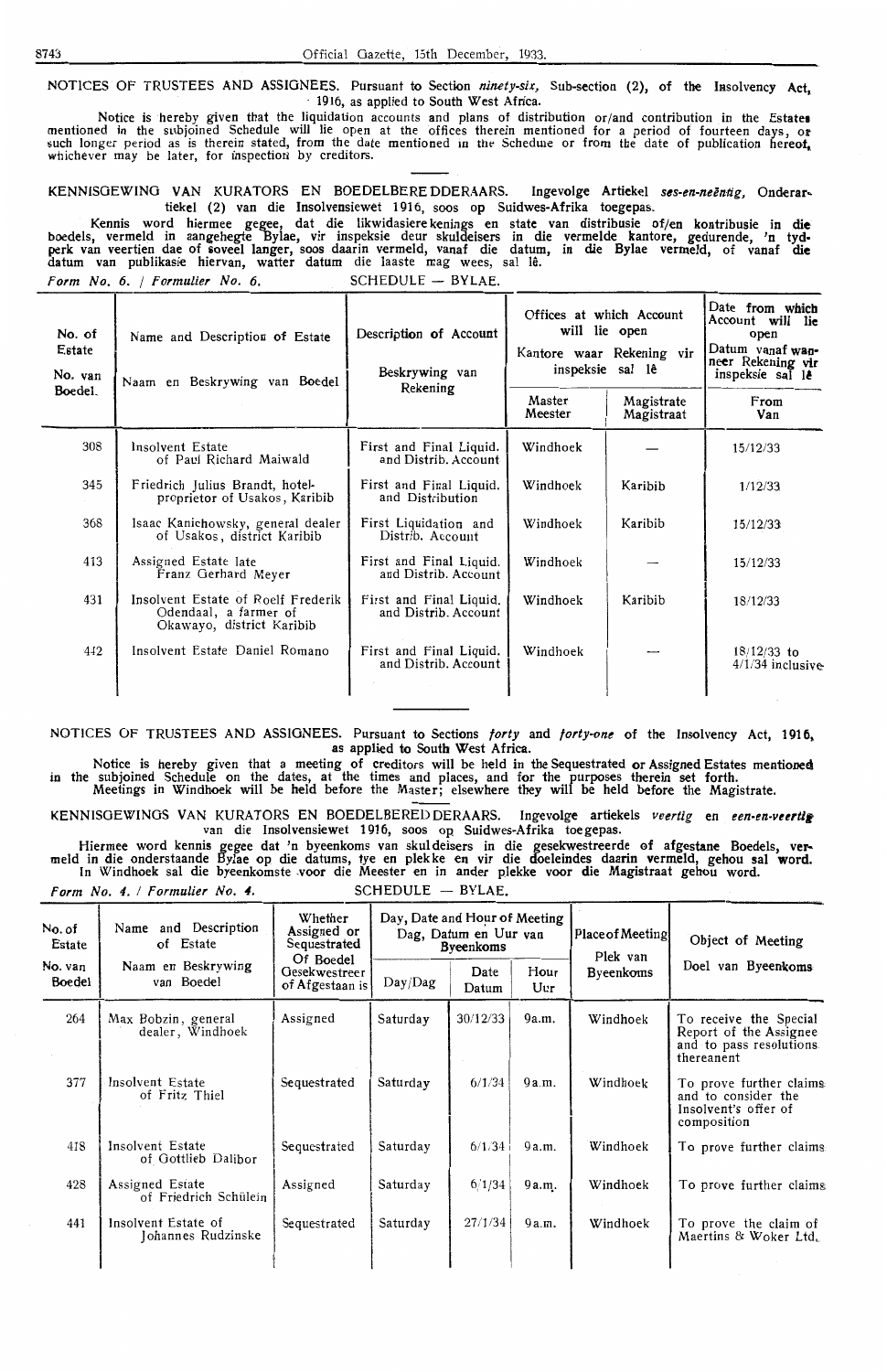NOTICE BY EXECUTORS CONCERNING LIQUIDATION ACCOUNTS LYING FOR INSPECTION: Section 08 Act No. 24 of 1913, as applied to South West Africa.

NOTICE is hereby given that copies of the Administration and Distribution Accounts in the Estates specified in the attached Schedule will be open for the inspection of all persons interested therein for a period of 21 days (or longer if. specially stated) from the dates specified, or from the date of publication hereof, whichever may be later, and at the Offices of the Master and Magistrate as stated. Should no objection thereto be lodged with the Master during the period of inspection the Executors concerned will proceed to make· payments in accordance therewith.

KENNI!SOEWINO DEUR EKSEKUTEURS BETREfFENDE LIKWIDASIE-REKENINOS TER INSAOE. Artiekel 68, Wet No. 24 van 1913, soos toegepas op Suidwes-Afrika.

Kennisgewing geskied hiermee dat duplikate van die Administrasie en Distribusierekenings in die boedels vermeld<br>In die navolgende Bylae, ter insage van al die persone, wat daarin belang het, op die kantore van die Meester<br> vermelde datums, of vanaf datum van publikasie hiervan, watter datum die laatste mag wees, sal Iê. As geen be**swaar** daarteen by die Meester binne die vermelde tydperk ingedien word nie, sal die betrokke eksekuteurs oorgaan tot uitbetaling ooreenkomstig vermelde rekenings.

| Estate No.<br>Boedel No. | ESTATE LATE<br><b>BOEDEL VAN WYLE</b>                                                                             | Description of<br>Account<br>Beskrywing van<br>Rekening               | Date<br>Period<br>Tydperk<br>Datum | Kantoor van die<br>Master<br>Meester | Office of the<br>Magistrate<br>Magistraat | Name and Address of<br>Executor or authorized Agent<br>Naam en adres van eksekuteur<br>of gemagtigde agent                |
|--------------------------|-------------------------------------------------------------------------------------------------------------------|-----------------------------------------------------------------------|------------------------------------|--------------------------------------|-------------------------------------------|---------------------------------------------------------------------------------------------------------------------------|
| 1019                     | Eduard Johan Pieter<br>Jorissen                                                                                   | Third and Final<br>Liquidation and<br>Distrib. Account                | 15/12/33                           | Windhoek                             | Omaruru                                   | Dr. J. Jorissen, Executor<br>Dative, Luderitz                                                                             |
| 1049                     | Maurice Levi Levitt                                                                                               | Third and Final<br>Liquidation and<br>Distrib. Account                | 18/12/33                           | Windhoek                             |                                           | N. Bloch, c/o Justizrat<br>Dr. Alb. Stark, Attorney<br>for Executor Testam.,<br>Box 37, Kaiser Street,<br>Windhoek        |
| 1213                     | Henry Wrensch                                                                                                     | Second Liquidat.<br>and Distrib. and<br>Amended First<br>Distribution | 15/12/33                           | Windhoek                             | Keetmans-<br>hoop                         | G. M. Wrensch,<br>Box 90, Keetmanshoop                                                                                    |
| 1290                     | <b>August Peters</b>                                                                                              | First and Final                                                       | 21 days                            | Windhoek                             |                                           | H. L. Momberg, Executor<br>Dative, Windhoek                                                                               |
| 1433                     | Anton Wilhelm Otto<br>Adalbert Geik                                                                               | First and Final<br>Liquidation and<br>Distrib. Account                | 21 days                            | Windhoek                             |                                           | Anny Mayer, born Geik,<br>c/o A. Neuhaus,<br>Box 156, Windhoek                                                            |
| 1453                     | Reinhold Traugott Nack                                                                                            | First and Final<br>Liquidation and<br>Distribution<br>Account         | 22/12/33                           | Windhoek                             | <b>Bethanie</b>                           | C. R. C. Fisher, c/o Justiz-<br>rat Dr. Albert Stark.<br>Attorney for Executor<br>Dative, Box 37,<br>Kaiser St., Windhoek |
| 1466                     | Hermann Strauss and sur-<br>viving spouse Asta<br>Strauss, born Dreyer                                            | First and Final<br>Liquidation and<br>Distribution                    | 15/12/33                           | Windhoek                             |                                           | Asta Strauss,<br>Buelow St., Windhoek                                                                                     |
| 1480                     | Anna Jacomina van der<br>Merwe, born van der<br>Walt                                                              | First and Final<br>Liquidation and<br>Distrib. Account                | 18/12/33                           | Windhoek                             | Rehoboth                                  | S. W. J. v. d. Merwe, Exec.<br>Testam., c/o Lorentz &<br>Bone, Box 85, Windhoek                                           |
| 1492                     | Willem Jacobus van der<br>Merwe, and surviving<br>spouse Freda Janetta<br>Margaretha van der<br>Merwe, born Brand | First and Final<br>Liquidation and<br>Distribution                    | 15/12/33                           | Windhoek                             |                                           | J. J. A. Coetzee,<br>S.W.A. Police, Windhoek                                                                              |
| 1499                     | Anna Wanda Gertrude<br>Arendt, born Bobeth                                                                        | First and Final                                                       | 15/12/33                           | Windhoek                             |                                           | Hermann Andreas Wilhelm<br>Arendt, c/o Justizrat<br>Dr. Alb. Stark, Windhoek                                              |
| 1342                     | Willem (Wilhelm)<br>Anderson                                                                                      | First and Final<br>Liquid., Distr. and<br>Contr. Account              | 21 days                            | Windhoek                             |                                           | H. N. v. d. Made,<br>q q. Executrix, Kaiser<br>Street, Windhoek                                                           |
| 1404                     | Maria Wilhelmina van<br>Niekerk, geb. Boshoff,<br>vroer Pieterse                                                  | Eerste en Finale<br>Likwidasie en<br>Distribusie                      | 15/12/33                           | Windhoek                             | Okahandia                                 | Bell & Fraser, q.q. Exr.<br>Testamentair, Bus 43,<br>Windhoek                                                             |

SCHEDULE - BYLAE.

#### NOTICE.

In terms of Section 1 of Proclamation No. 38 of 1920 the Judge h'as appointed Swakopmund as the place at which the High Court shall be held from the 10th December, 1933, to the 31st of January, 1934.

Such urgent matters as may be heard out of term should during this time be submitted to the Judge at Swakopmund.

#### KENNISGEWINO.

Ooreenkomstig Artikel 1 van Proklamasie No. 38 van 1920 het die Regter Swa'kopmund as die plek waar sitting van die Hooggeregshof vanaf 10 Desember 1933 tot 31 Januarie 1934 gehou sal Word, vasgestel.

Sulke dringende sake, as wat buite gewone sitting van die Hof gehoor mag word, moet gedurende hierdie tydperk aan die Regter te Swakopmund voorgelê word.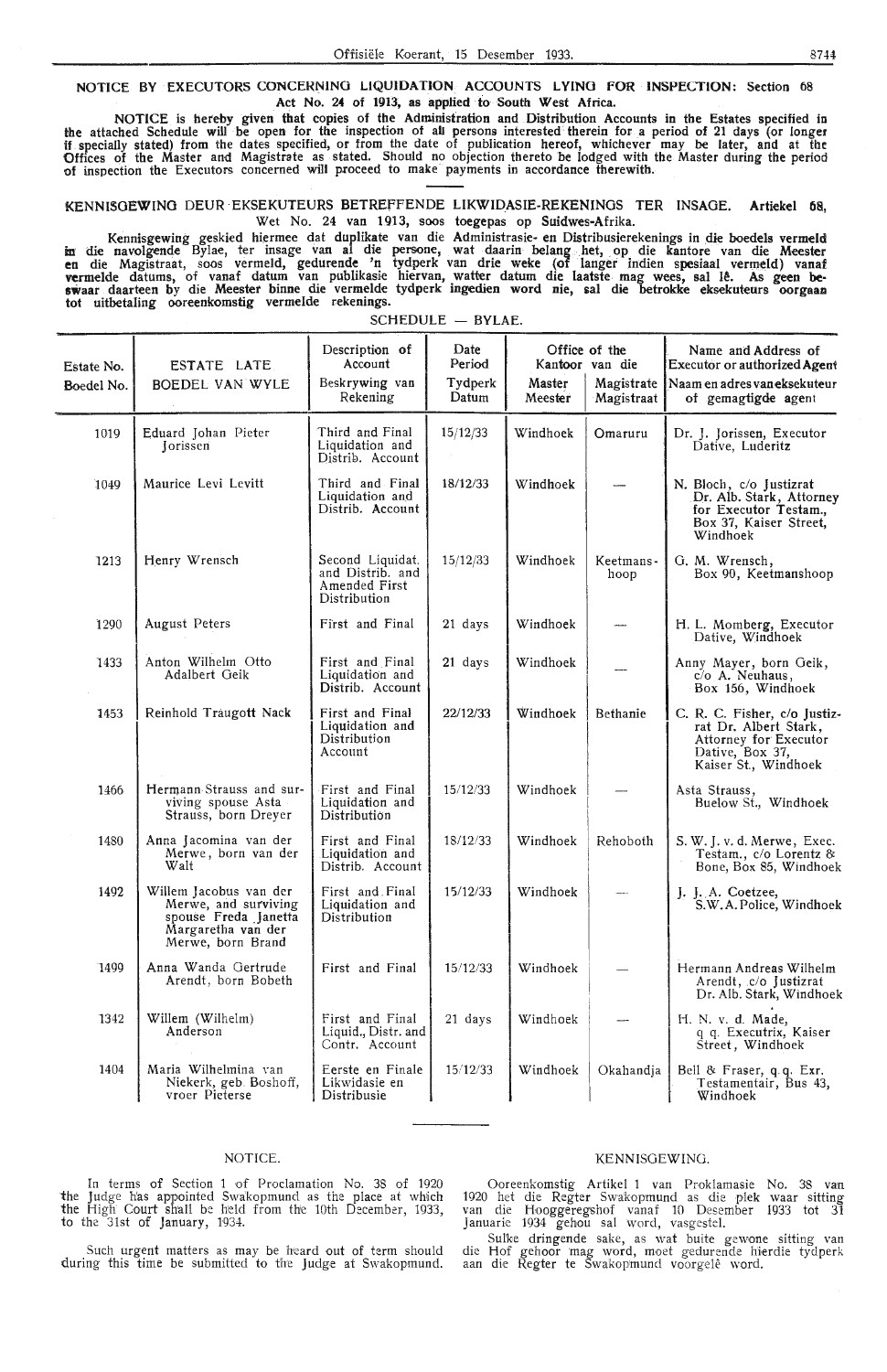#### MOTOR CARRIER TRANSPORTATION. MOTORTRANSPORTWET.

The undermentioned applications for motor carrier certificates are published in terms of sub-section 1 of section 13 of the Motor Carrier Transportation Act, and sub-section (2) of regulation 2.

Die onderstaande aansoeke om motortransportsertifikate word 'kragtens sub-artikel 1 van artikel 13 van die Motortransportwet, en sub-artikel 2 van regulasie 2 gepubliseer.

#### LOCAL ROAD TRANSPORTATION BOARD, WINDHOEK. -- PLAASLIKE PADVERVOERRAAD, WINDHOEK.

| No. of<br>application. | Name of applicant.  | Nature of transportation                        | Proposed Route.                                                                                                            |
|------------------------|---------------------|-------------------------------------------------|----------------------------------------------------------------------------------------------------------------------------|
| No. van<br>aansoek.    | Naam van applikant. | Aard van motortransport                         | Voorgestelde roete.                                                                                                        |
| A. $34/1$ .            | C. Ostendorff       | Passengers and goods.<br>Passasiers en goedere. | (1) Grunental, Cook, Epukiro, Kehoro,<br>Gobabis.<br>(2) Grunental, Okapaue, Kehoro, Spandau,<br>Grunental.                |
| A. 34/2.               | O. Schimming        | Passengers and goods.<br>Passasiers en goedere. | Gobabis to Waldhoh via Angola block and<br>then to Okasandana.                                                             |
| A. 34/3.               | J. Jungbluth        | Passengers and goods.<br>Passasiers en goedere. | Gobabis to Epukiro and Epukiro Reserve<br>via Herzog block and Gobabis to<br>Aminuis Reserve via Herzog block.             |
| A. 34/4.               | V. Kuhnert          | Passengers and goods.<br>Passasiers en goedere. | Omitara, Okaruako, Epukiro and back.                                                                                       |
| A. 34/5.               | O. Zahn             | Passengers and goods.<br>Passasiers en goedere. | Windhoek, Aris, Brack, Dordabis, Doorn-<br>poort, Klein Nauas, Autabib Süd and<br>back.                                    |
| A. 34/6.               | W. Rudolph          | Passengers<br>Passasiers                        | Windhoek, Aris, Gochaganas, Aub and<br>return.                                                                             |
| A. $34/7$              | H. A. B. Gebser     | Passengers<br>Passasiers                        | Maltahohe, Voigtsgrund, Mariental and<br>return.                                                                           |
| A. 34/8.               | H. Kramer           | Passengers and goods.<br>Passasiers en goedere. | Okahandja, Okakango, Otjongo, Hochfeld,<br>Kalidona, Rodenbeck, Natalia, Hoch-<br>feld, Langdon, Excelsior, Okahandja.     |
| A. 34/9.               | G. Kurz             | Passengers<br>Passasiers                        | Usakos — Karibib.                                                                                                          |
| A. 34/10.              | J. T. H. Dixon      | Passengers and goods.<br>Passasiers en goedere. | Ubib - Usakos. Ubib -- Okombahe.<br>Usakos -- Okombahe. Ubib -- Spitz-<br>koppe.                                           |
| A. $34/11$ .           | F. Kretschmer       | Passengers and goods.<br>Passasiers en goedere. | Windhoek, Kapps, Ekuja, Okowiruru,<br>Otjisororindi, Ekuja, Windhoek.                                                      |
| A. 34/12.              | D. T. Liebenberg    | Passengers and goods.<br>Passasiers en goedere. | Usakos -- Okombahe. Usakos -- Spitz-<br>koppe. Usakos - Goabeb. Usakos -<br>Krantzberg — Karibib. Usakos —<br>Otiimbingwe. |
| A. 34/13.              | L. J. van Wyk       | Passengers and goods.<br>Passasiers en goedere. | Okahandja, Daylight, Hochfeld, Okatjimara,<br>Otjisongombe, Zwerveling, Okahandja.                                         |
| A. 34/14.              | W. Arendt           | Passengers and goods.<br>Passasiers en goedere. | Gobabis, Nabatzaub, Yellowbank, Kanabis,<br>Friedland, Kaukurus, Esperanza,<br>Gobabis.                                    |
| A. $34/15$ .           | R. Trenckner        | Passengers and goods.<br>Passasiers en goedere. | Nossob, Okahua, Ekuja, Steinhausen,<br>Okatjomboa, Epukiro.                                                                |
| A. $34/16$ .           | P. M. Schmidt       | Passengers and goods.<br>Passasiers en goedere. | Windhoek, Hoffnungsfelde, Naos, Aroams,<br>Gamsberg, Friedental, Vaalgras,<br>Claratal, Windhoek.                          |
| A. 34/17.              | J. M. Martins       | Passengers and goods.<br>Passasiers en goedere. | Midgard, Otjeterasu Ost, Friedrichswald,<br>Katjepia, Oviumbo Ost, Waldfriede,<br>Okahandja.                               |
| A. 34/18.              | O. Halbich          | Passengers and goods.<br>Passasiers en goedere. | Karibib, Otjimbingwe, Okomitundu,<br>Nomatsaus.                                                                            |
| A. $34/19$ .           | E. Bassingthwaighte | MILK                                            | Lichtenstein -- Windhoek via Leutwein.                                                                                     |
| A. $34/20$ .           | L. Metzler          | Passengers and goods<br>Passasiers en goedere.  | Gobabis to Ghanzi via Sandfontein.                                                                                         |
| A. 34/21.              | R. C. Sharp         | Passengers and goods.<br>Passasiers en goedere. | Usakos to Ameib Mines.                                                                                                     |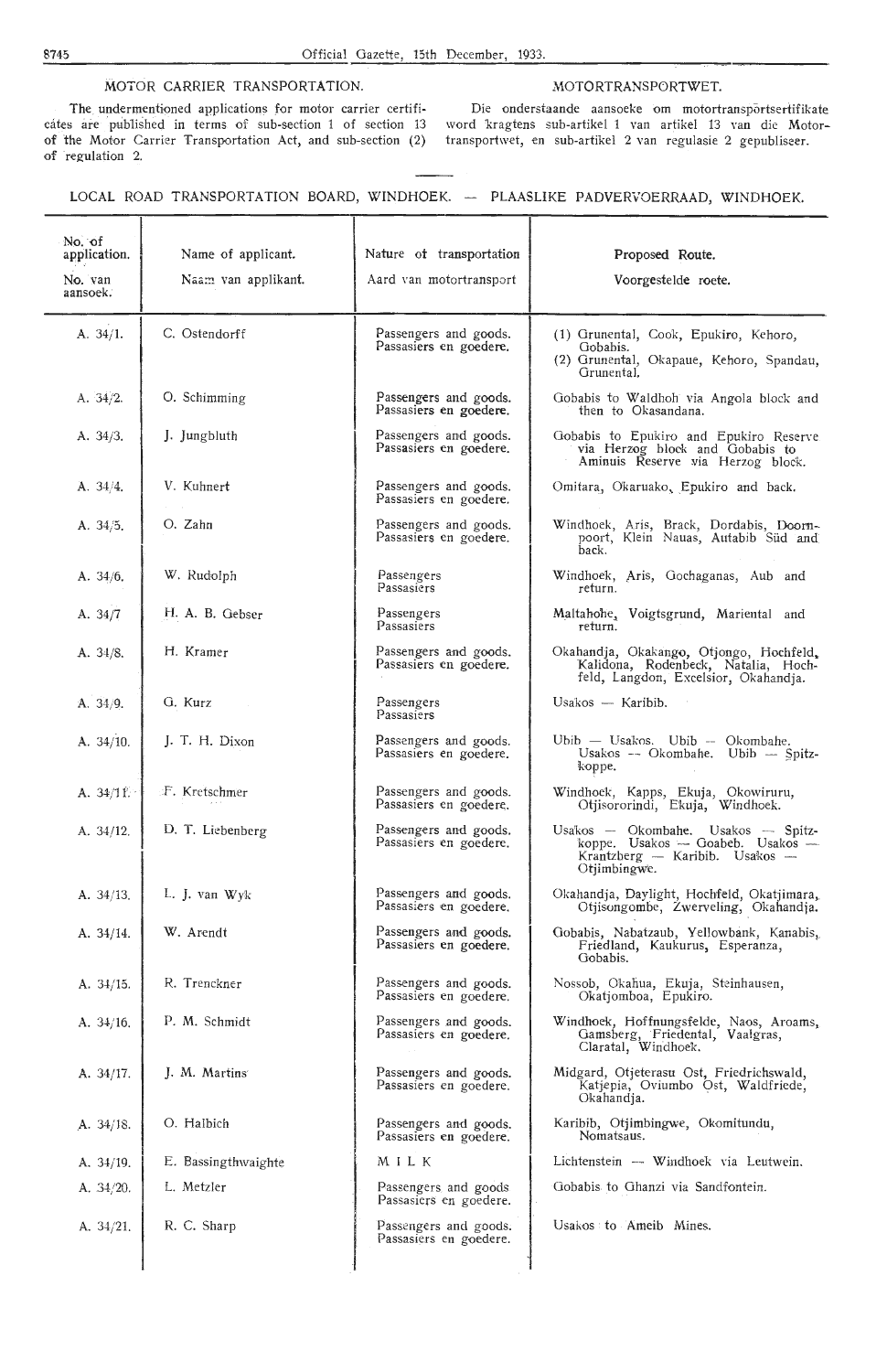| A. $34/22$ .        | A. B. Dodds                | Passengers and goods.<br>Passasiers en goedere.                                      | Achenib to Seejs via Komkamas, Doornpoort,<br>Armstad, Bitterwater, Omdraai, Sand-<br>vlakte, Progress.                                                                                                              |
|---------------------|----------------------------|--------------------------------------------------------------------------------------|----------------------------------------------------------------------------------------------------------------------------------------------------------------------------------------------------------------------|
| A. 34/23.           | E. A. Greeff               | Passengers and goods.<br>Passasiers en goedere.                                      | Nina to Seeis via Constance, Kafferus,<br>Aida, Peperkorrel, Kleenforte, Volmoed.                                                                                                                                    |
| A. $34/24$ .        | S.W.A. Mines Ltd.          | Passengers and goods.<br>Passasiers en goedere.                                      | Omaruru — Otjimbaja. Omaruru — Uis<br>via Kobero.                                                                                                                                                                    |
| A. $34/25$ .        | H. Hagen                   | Passengers and goods.<br>Passasiers en goedere.                                      | Gobabis — Pretorius via Kakus, Yellow-<br>bank, Aais, Alabama.                                                                                                                                                       |
| A. $34/26$<br>8:27. | Van Aswegen<br>'& Schoeman | Passengers and goods.<br>Passasiers en goedere.                                      | Windhoek, Neudam, Voigtskirch, Schoon-<br>gelegen, Zwerveling, Goedemoed,<br>Okamapo, Ekuja, Aurora, Ongoro-<br>gotjare, Nossob.                                                                                     |
| A. $34/28$ .        | C. C. Schlechter           | Passengers and goods.<br>Passasiers en goedere.                                      | (1) Okahandja - Neumarket - Osire.<br>(2) Okahandja, Bassermann, Friesland,<br>Otjikongo, Winkelshutten and return.                                                                                                  |
| A. 34/29.           | S.A. Railways & Harbours   | Passengers and goods.<br>Eleven vehicles.<br>Passasiers en goedere.<br>Elf voertuie. | (1) Windhoek — Dordabis via Kapps.<br>Omitara — Evare.<br>(2)<br>Omitara — Summerdown.<br>3)<br>Mariental - Maltahohe.<br>(4)<br>Mariental -- Eirup.<br>(5)<br>Mariental - Gumuchab.<br>(6)<br>Windhoek — Okahandja. |

**NOTICE TO CREDITORS AND DEBTORS. ESTATES OR DECEASED PERSONS: Section 46, Act No. 24 of 1913,** as applied to South West Africa.

Creditors and Debtors in the Estates specified in the annexed Schedule are called upon to lodge their claims **with**  and pay their debts to the Executors concerned within the stated periods calculated from the date of publication hereof.

KENNiSOEWINO AAN SKULDEISERS EN SKULDENAARS. BOEDELS VAN OORLEDE PERSONE. Artiekel 46, Wet No, 24 van 1913, soos toegepas op Suidwes -Afrika.

Skuldeisers en skuldenaars in die Boedels wat vermeld is in bygaande Bylae word versoek om hul vorderings **in**  te lewer en hul skulde te betaal by die kantore van die be*trokke Eksekuteurs binne die gemelde t*ydperke, vanaf die datum van publikasie hiervan.

SCHEDULE - BYLAE.

| Estate No.<br>Boedel No. | ESTATE LATE<br>BOEDEL VAN WYLE | Within a period of<br>Binne 'n tydperk van | Name and Address of Executor or<br>authorized Agent<br>Naam en Adres van Eksekuteur of<br>gemagtigde Agent |
|--------------------------|--------------------------------|--------------------------------------------|------------------------------------------------------------------------------------------------------------|
| 1482                     | Friedrich Sänger               | 30 days                                    | Ecker & du Plessis,<br>Box 11, Otiiwarongo                                                                 |
| 1514                     | Otto Henning                   | 30 days                                    | Mary Frances Henning and Ellen<br>Louise Henning, Box 43,<br>Grootfontein                                  |

#### NOTICE.

Application has been made by GEORG MORGENROTH for the issue and registration of a Certificate of Registered<br>Title in respect of:—

Certain farm called NEU FRANKEN No. 216, (formerly known as Ganahoek No. 136), situate in the District of Rehoboth, measuring Four Thousand Seven Hundred and Ninety-four (4,794) hectares, Eight (8) ares, Seven (7) square metres,

Held by one Hendrik van Wyk (also better known<br>as "Lukies" van Wyk) and entered in his name in the Grondboek of the Gebiet of Rehoboth, and sold to Applicant by Deed of Sale dated the 16th March, 1932, and confirmed by the Administration of South West Africa on the 1st July, 1932.

All persons claiming to have any right or title in or over the said land are hereby required to notify me in writing of such claim within three months from the date of publication of this notice.

Should any objection be taken it shall be the duty of the person objecting in the absence of any agreement between the parties, to apply to the High Court of South West Africa within a period of one month from the date on which the objection is lodged for an Order restraining the issue of the Certificate in question, failing which such Certificate will be issued.

Windhoek, 21st November, 1933. P. S. LAMBRECHTS,

Registrar of Deeds.